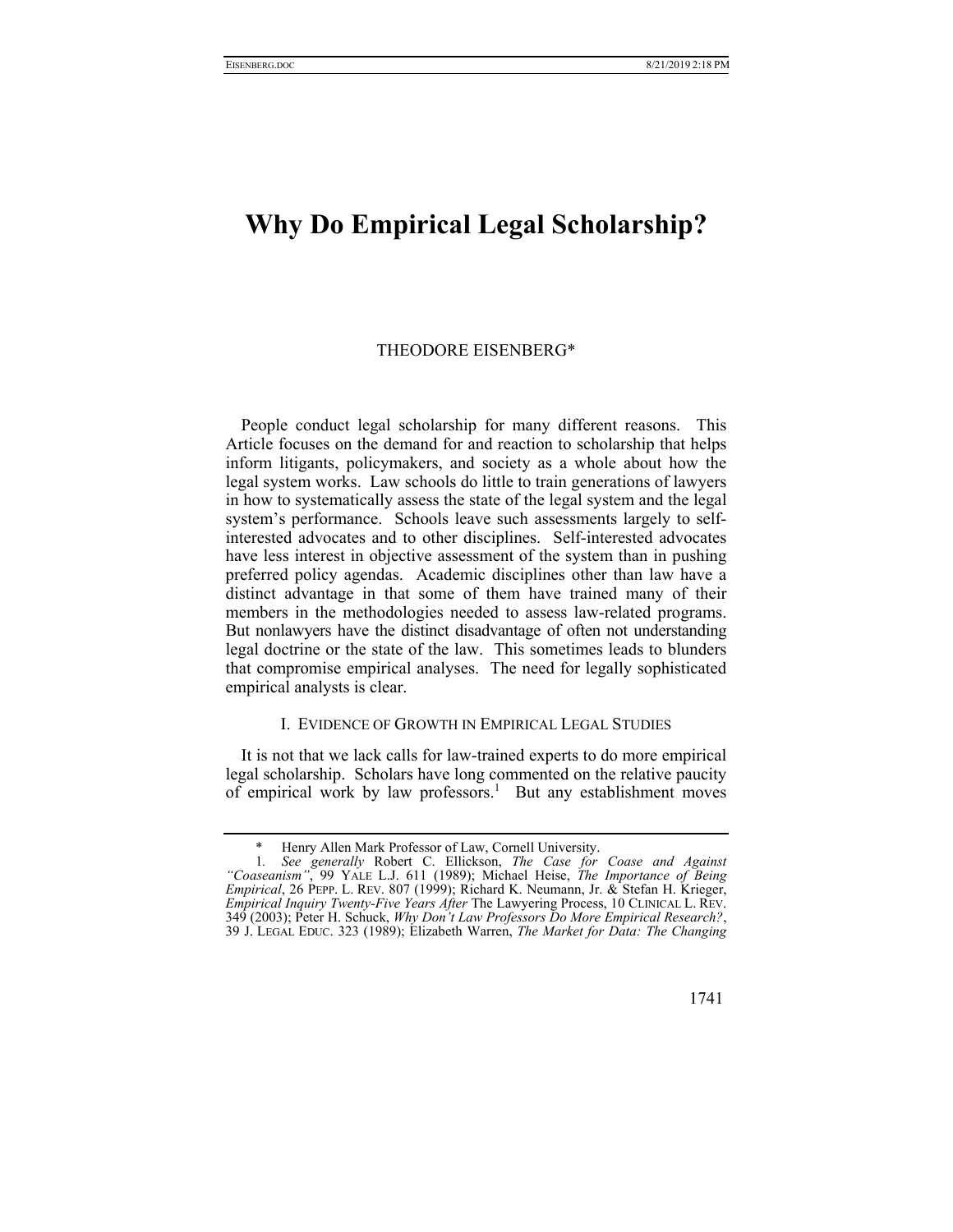slowly. And law schools' demand for professors with the training and interest to do serious empirical legal scholarship is only recently becoming visible. Robert Ellickson's innovative study of trends in legal scholarship reports that law professors have become more inclined to produce empirical legal scholarship (though not necessarily more inclined to cite such scholarship).<sup>2</sup> Several schools have programs or initiatives that should lead to greater empirical legal work. Washington University in St. Louis has taught three mini-courses on conducting empirical legal scholarship<sup>3</sup> and has an active program of empirical legal studies.<sup>4</sup> UCLA Law School has an Empirical Research Group that "supports the UCLA School of Law in the management, design and execution of empirical research."<sup>5</sup> Harvard Law School has a Program on Empirical Legal Studies, which promotes "the use of empirical analysis in legal scholarship and teaching."6 The Institute for Legal Studies at the University of Wisconsin Law School has long supported that institution's commitment to interdisciplinary and empirical scholarship.<sup>7</sup> And Cornell Law School, in collaboration with Blackwell Publishers, started in 2004 the *Journal of Empirical Legal Studies* (*JELS*),<sup>8</sup> the only peer-reviewed (or non-peer-reviewed) journal dedicated solely to the publication of law-related empirical legal studies. The American Bar Foundation, the National Center for State Courts, and the RAND Institute for Civil Justice have all had programs with strong empirical components for a long time. Continuing interest in empirical legal scholarship is also reflected in the United Kingdom's study of sociolegal studies in the Nuffield Foundation sponsored "Inquiry on Empirical Research in Law."

## II. POLICY INTEREST IN EMPIRICAL LEGAL STUDIES

Because I am most familiar with the empirical scholarly articles published in *JELS*, I will primarily address responses to those articles. In no way do I mean to downplay the importance of empirical work in

*Role of Social Sciences in Shaping the Law*, 2002 WIS. L. REV. 1, 2 n.2 (collecting studies); Jay Lawrence Westbrook, *Empirical Research in Consumer Bankruptcy*, 80 TEX. L. REV. 2123 (2002).

 <sup>2.</sup> Robert C. Ellickson, *Trends in Legal Scholarship: A Statistical Study*, 29 J. LEGAL STUD. 517, 527–29 (2000).

 <sup>3.</sup> *See* http://law.wustl.edu/centeris/pastevents (last updated June 24, 2004).

<sup>4</sup>*. See, e.g.*, Theodore W. Ruger et al., *The Supreme Court Forecasting Project: Legal and Political Science Approaches to Predicting Supreme Court Decisionmaking*, 104 COLUM. L. REV. 1150 (2004).

 <sup>5.</sup> http://www1.law.ucla.edu/~erg/index.html (last visited Sept. 11, 2004).

 <sup>6.</sup> http://www.law.harvard.edu/programs/pels/index.htm (last updated Aug. 27, 2004).

<sup>7.</sup> http://www.law.wisc.edu/ILS (last updated Aug. 27, 2004).<br>8. http://www.blackwellpublishing.com/jels (last visited Sept.

http://www.blackwellpublishing.com/jels (last visited Sept. 11, 2004).

<sup>1742</sup>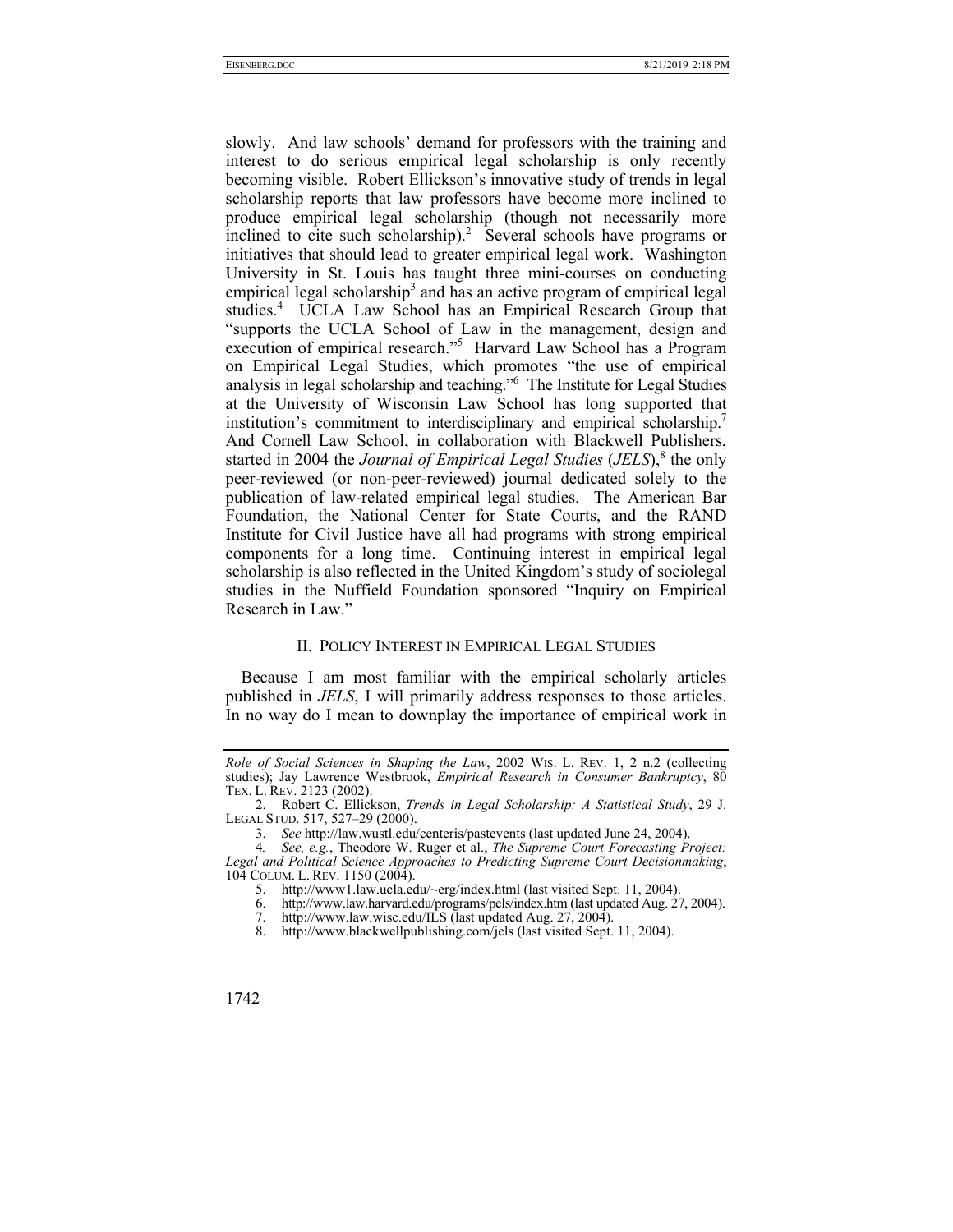other fora. However, the fact that a new peer-reviewed journal, in its first year of operation, has generated so much elite media interest may say as much about the thirst for systematic knowledge of the legal system as it says about the particular journal.

Reaction to studies appearing in *JELS* (and, of course, elsewhere) suggests that society's demand for serious, law-related empirical scholarship far exceeds what the legal academy has been willing or able to supply. Articles in *JELS* already consider issues with respect to which policymakers and media demand empirical information. High-end media entities such as *The New York Times*, <sup>9</sup> *The Wall Street Journal*, 10 The Atlantic Monthly,<sup>11</sup> The Economist,<sup>12</sup> The Financial Times,<sup>13</sup> *Congressional Quarterly*, 14 and others have run stories with substantial content based on articles published or to be published in *JELS*. People sometimes talk about a new genre of legal scholarship.<sup>15</sup> The genre has long existed but it may now be beginning to come into its own.

What are some of the current issues that empirical scholarship can shed light on? Leading media have found contributions in both criminal and civil law. On the criminal law side, in 2000, Professor James Liebman and colleagues at Columbia University issued a massive report on the rate of error in the capital punishment system. They found that two out of three death penalty convictions were overturned on appeal, "mostly because of serious errors by incompetent defense lawyers or overzealous police officers and prosecutors who withheld evidence."<sup>16</sup> The report was front page news in *The New York Times*. 17 For a few years, this work, though available online via large PDF files, went

17*. Id.*

1743

 <sup>9.</sup> Jonathan D. Glater, *Study Disputes View of Costly Surge in Class-Action Suits*, N.Y. TIMES, Jan. 14, 2004, at C1; Adam Liptak, *Study Revises Texas's Standing as a Death Penalty Leader*, N.Y. TIMES, Feb. 14, 2004, at A10.

 <sup>10.</sup> Jess Bravin, *Death Penalty Imposed Less Often in US South—Study*, DOW JONES INT'L NEWS, Feb. 14, 2004.

<sup>11</sup>*. The Facts of Death*, THE ATLANTIC MONTHLY, May 2004, at 46.

<sup>12</sup>*. How Bad Was Andersen?*, THE ECONOMIST, Dec. 6, 2003, at 68, *available at* 2003 WL 58585097.

 <sup>13.</sup> Paul Koster, *Europe's Auditors Should Give Us the Bad News*, FINANCIAL TIMES, Jan. 19, 2004, at 13, *available at* 2004 WL 56799548.

 <sup>14.</sup> Seth Stern, *Lawsuits, Lagging Economy Linked in Tort Reform Push*, CONG. Q. WKLY., May 29, 2004, at 1270.

 <sup>15.</sup> The 2003 meeting of the Association of American Law Schools had a panel exploring this theme.

 <sup>16.</sup> Fox Butterfield, *Death Sentences Being Overturned in 2 of 3 Appeals*, N.Y. TIMES, June 12, 2000, at A1.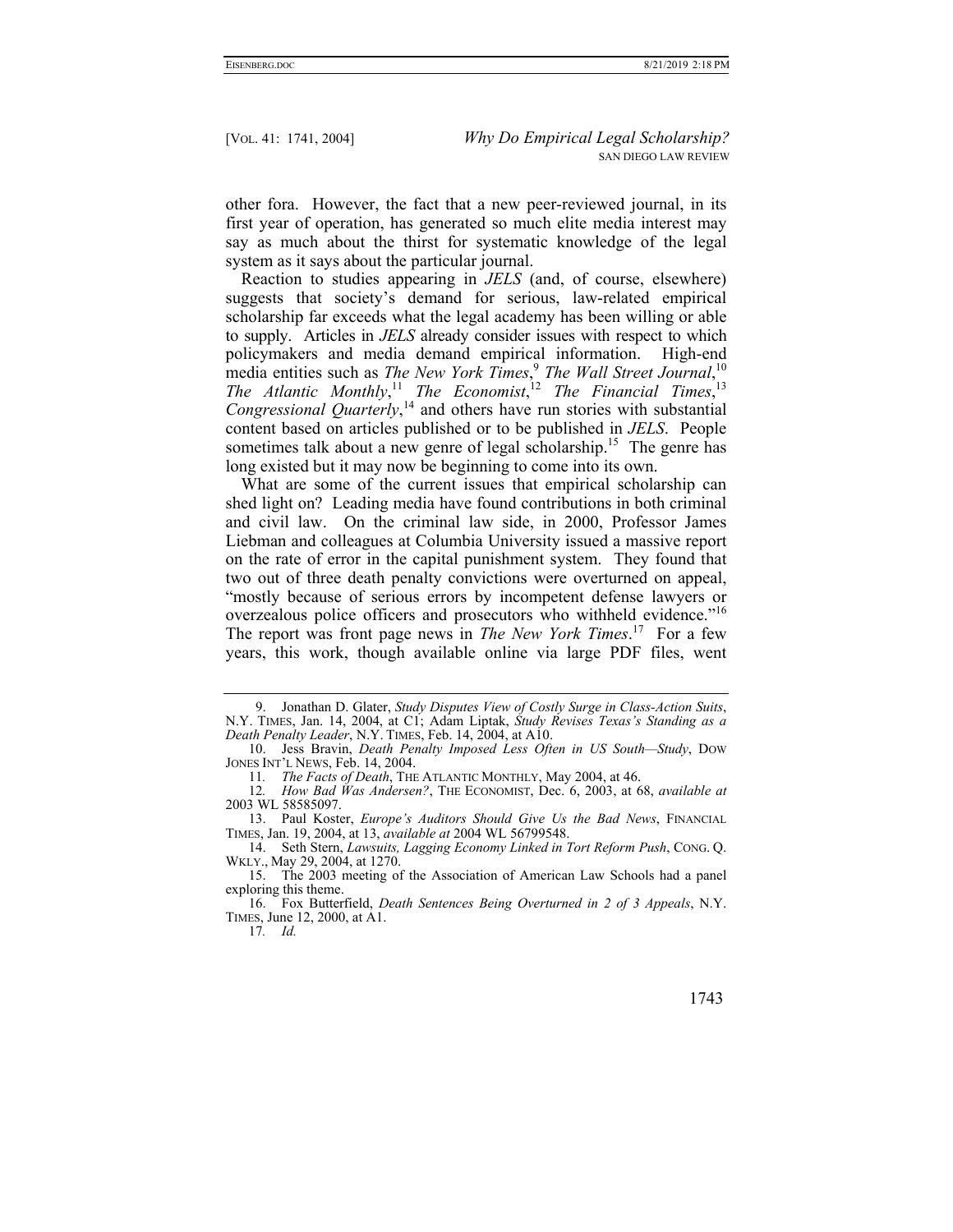unpublished. The Columbia group has now assembled key findings into an article-length version appearing in the July 2004 issue of *JELS*. 18 Additional substantial news coverage accompanied a *JELS* article showing that Texas obtains death sentences at a rate not materially different than that of most other states.<sup>19</sup>

On the civil side, empirical scholarship has helped to inform several topics. These include the decline in civil trials, long-term trends in award levels, the outcome of employment discrimination cases, time trends in class actions, and fee awards in large Chapter 11 bankruptcy cases.

In December 2003, *The New York Times* took the unusual step of running a front page story on a conference on the state of trials in the United States.20 The conference addressed the topic of the disappearance of trials in federal courts. The *Times*, summarizing a study by Marc Galanter, reported that in 1962, 11.5 percent of all civil cases in federal court went to trial. By 2002, that rate dropped to 1.8 percent. And even though there were five times as many lawsuits in 2002 than 1962, the raw number of civil trials dropped as well. The number of civil trials peaked in 1985 at 12,529, but in 2002, only 4569 civil cases were tried in federal court.<sup>21</sup> The papers presented at that conference addressed many aspects of the disappearing trials pattern. The American Bar Association and Blackwell Publishers reached agreement to publish the papers in the November 2004 issue of *JELS.*<sup>22</sup>

Nicholas Pace, Seth Seabury, and Robert Reville of the RAND Institute for Civil Justice used data assembled by RAND to study the long-term trend in tort awards in the two major locales for which such data were available—San Francisco County, California and Cook County, Illinois. They reached a remarkable conclusion, published in the first issue of *JELS*. Tort awards over a forty year period had increased *less* than real income. They wrote:

 Our results are striking. Not only do we show that real average awards have grown by less than real income over the 40 years in our sample, we also find that essentially all of this growth can be explained by changes in observable case characteristics and claimed economic losses (particularly claimed medical costs). However, focusing on the average award masks considerable heterogeneity in the growth rates for different kinds of cases. In particular, we

21*. Id.*

1744

 <sup>18.</sup> Andrew Gelman et al., *A Broken System: The Persistent Patterns of Reversals of Death Sentences in the United States*, 1 J. EMPIRICAL LEGAL STUD. 209, 209–61 (2004).

 <sup>19.</sup> John Blume et al., *Explaining Death Row's Population and Racial Composition*, 1 J. EMPIRICAL LEGAL STUD. 165, 165–66 (2004).

 <sup>20.</sup> Adam Liptak, *U.S. Suits Multiply, But Fewer Ever Get to Trial, Study Says*, N.Y. TIMES, Dec. 14, 2003, at A1.

 <sup>22. 1</sup> J. EMPIRICAL LEGAL STUD. (forthcoming 2004).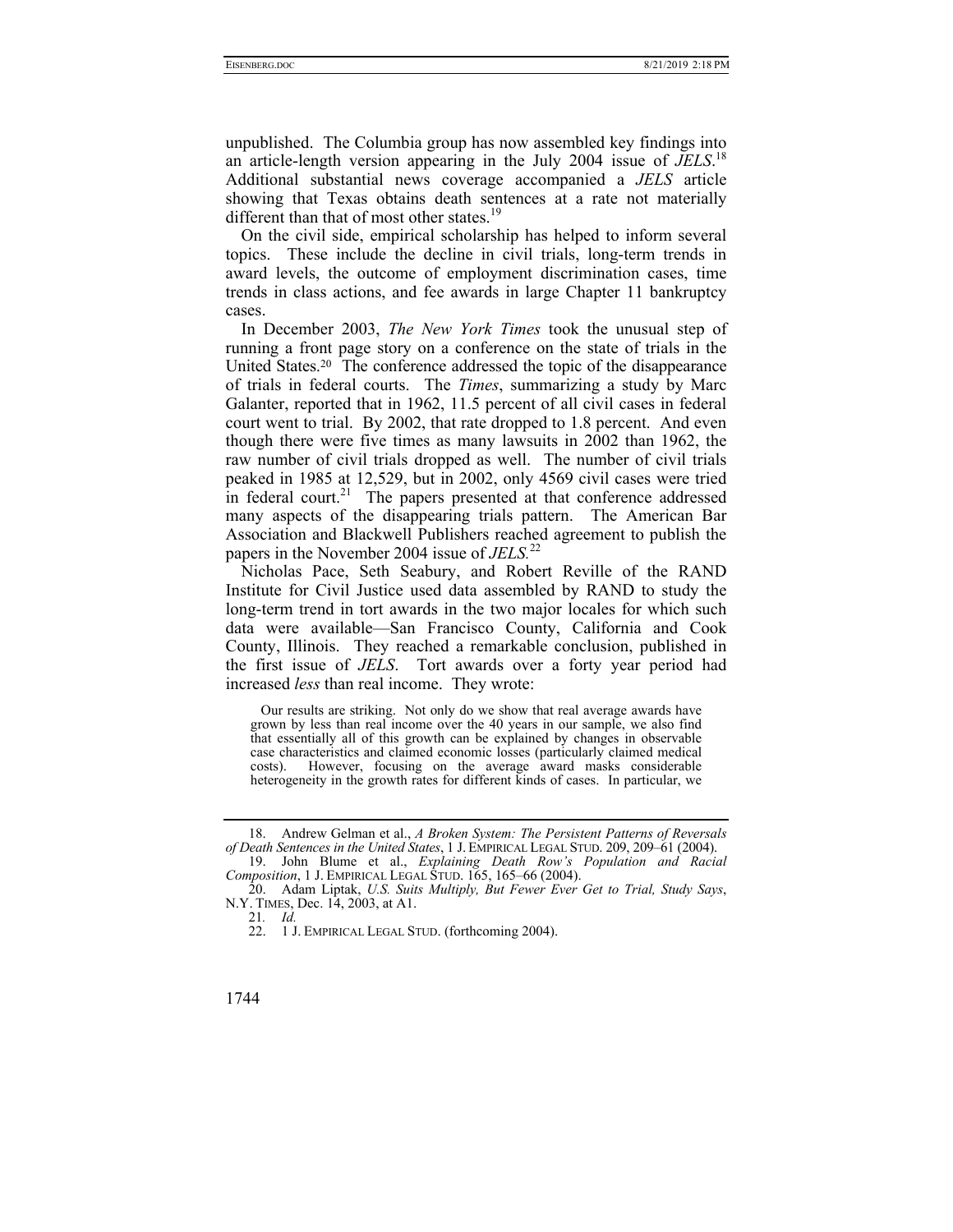find that the average award in automobile cases declined after controlling for claimed medical costs, offsetting persistent and unexplained growth in the average awards for other tort cases. In general, though, the growth (or decline) does not appear substantial enough to support claims of radically changing jury behavior over the past 40 years. Rising claimed medical costs appear to be one of the most important factors driving increases in jury verdicts.23

In April 2004, the Bureau of Justice Statistics (BJS) issued a report on trial outcomes in forty-six of the largest counties in the United States in calendar year 2001. The study is consistent with the major time-trend findings by Galanter and the RAND researchers. The vast majority of the counties in the 2001 data were the object of a similar BJS study covering fiscal year 1992 and calendar year 1996. The BJS found that trials had declined in number since 1992 by 47 percent, and that, in real dollars, median tort awards had substantially declined since 1992.<sup>24</sup>

In 2001, *The Wall Street Journal* reported findings on striking differences in appeal rates between plaintiffs and defendants in employment discrimination cases.<sup>25</sup> The research underlying the report culminated in a comprehensive study of federal employment discrimination cases in *JELS*. 26

A *JELS* article on class actions also generated news coverage. The article found that attorney fees in class action cases have not increased over the course of a decade, that class recoveries have not increased over the same period, and that the client class recovery is the factor that most clearly explains the size of the fee award.<sup>27</sup> Many other publications picked up the results. $28$ 

 <sup>23.</sup> Seth A. Seabury et al., *Forty Years of Civil Jury Verdicts*, 1 J. EMPIRICAL LEGAL STUD. 1, 3 (2004).

 <sup>24.</sup> Thomas H. Cohen & Steven K. Smith, *Civil Trial Cases and Verdicts in Large Counties, 2001*, BUREAU JUST. STAT. 1, Apr. 2004, at 1.

 <sup>25.</sup> Jess Bravin, *U.S. Courts Are Tough on Job-Bias Suits*, WALL ST. J., July 16, 2001, at A2.

 <sup>26.</sup> Kevin M. Clermont & Stewart J. Schwab, *How Employment Discrimination Plaintiffs Fare in Federal Court*, 1 J. EMPIRICAL LEGAL STUD. 429 (2004).

 <sup>27.</sup> Theodore Eisenberg & Geoffrey P. Miller, *Attorney Fees in Class Action Settlements: An Empirical Study*, 1 J. EMPIRICAL LEGAL STUD. 27 (2004).

 <sup>28.</sup> Casey J. Dickinson, *Cornell Study Shows No Rise in Class-Action Fees*, CENTRAL N.Y. BUS. J., Feb. 27, 2004, at 6, *available at* 2004 WL 65179360; Glater, *supra* note 9; Dan Margolies, *Bill Before Congress Would Place Stricter Standards on Lawsuits with Multiple Claimants*, KANSAS CITY STAR, Feb. 3, 2004, at D1; Shailagh Murray & Jess Bravin, *Democrats Block Bill to Overhaul Class-Action Suits*, WALL ST. J., Oct. 23, 2003, at A12; Stephen Nohlgren, *Jingly Justice or Puny Payoff?*, ST. PETERSBURG TIMES, Feb. 9, 2004, at 1B, *available at* 2004 WL 56618432; *Study: Class-Action Awards, Fees, Actually Holding Steady*, BEST'S INS. NEWS, Jan. 14, 2004, *available at* 2004 WL 61248490.